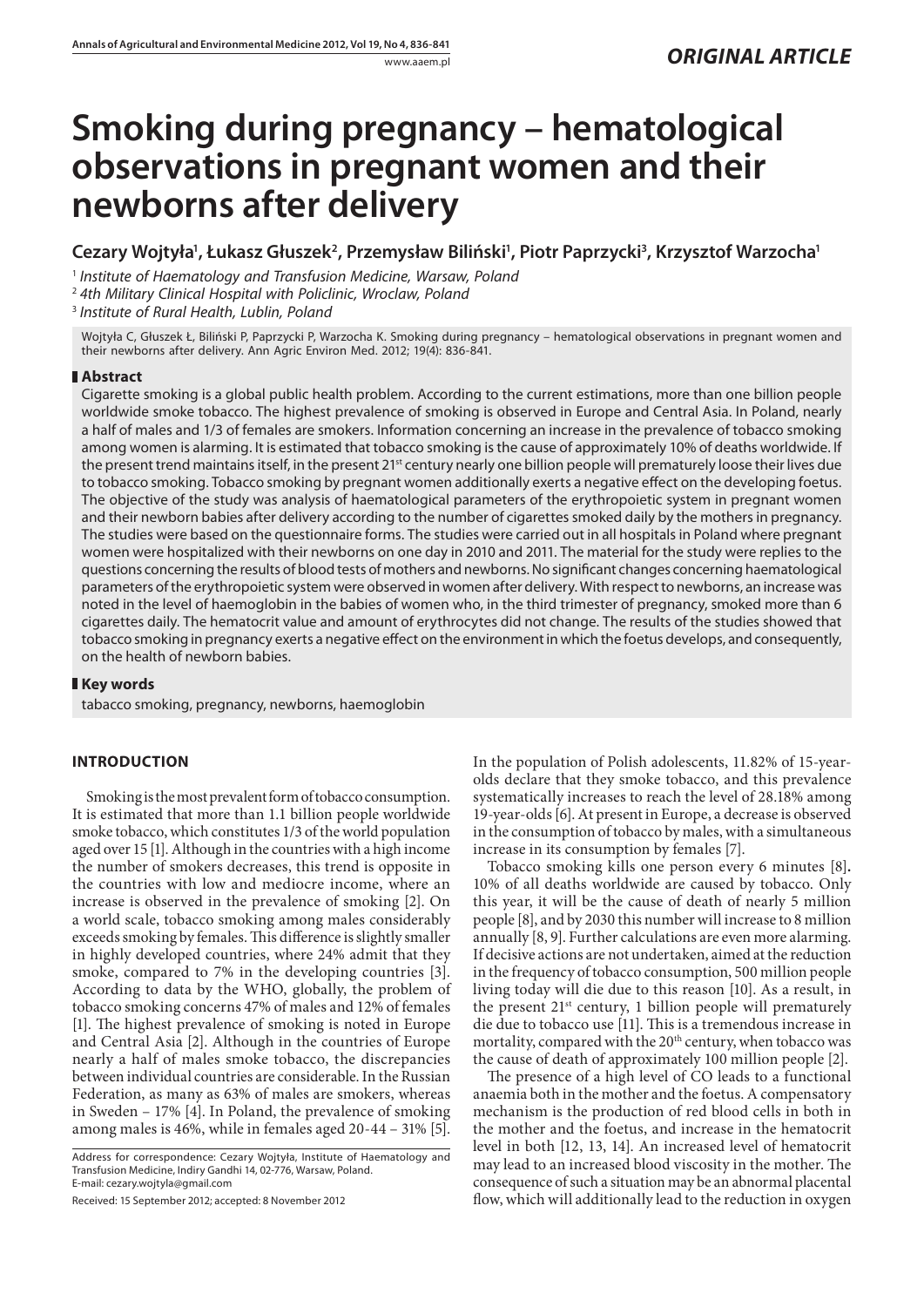Cezary Wojtyła, Łukasz Głuszek, Przemysław Biliński, Piotr Paprzycki, Krzysztof Warzocha. Smoking during pregnancy – hematological observations in pregnant women…

transport for the needs of the foetus and intensification of hypoxia [13, 15].

#### **STUDY OBJECTIVES**

- 1)Analysis of haematological parameters of the erythropoietic system in women after delivery, according to the number of cigarettes smoked daily in pregnancy.
- 2)Analysis of haematological parameters of the erythropoietic system in newborns after birth, according to the number of cigarettes smoked daily by their mothers in pregnancy.

#### **METHODS**

In the presented report, the results of population studies were conducted in Poland within the monitoring of mother and child health – Pregnancy-related Assessment Monitoring System (PrAMS-BabyMo). The study was conducted in all hospitals in Poland where mothers were hospitalized after giving birth with their newborn babies, on a single day in 2010 and 2011. The survey was carried out with the use of a questionnaire form consisting of two sections. Mothers, hospitalized after delivery with their newborn babies, completed the first section of the questionnaire themselves (self-questionnaire), whereas the second section was completed by specialized medical staff (physician or nurse) providing care of the mother and her baby.

The results are obtained from replies provided by the medical staff concerning the results of a blood test of the mothers and their newborn babies. Not all questionnaires were completed with regard to the items concerning all the three blood parameters analyzed (levels of haemoglobin, hematocrit, red blood cells). Therefore, there are certain differences concerning groups (n) of the mothers and newborns who had individual blood parameters analysed. A detailed description of the research methodology was described by Wojtyla A, et al [6] in other work also based on the Pregnancy-related Assessment Monitoring System (PrAMS-BabyMo). Figure 1 [6], presents chronology and methodology of research.

#### **STATISTICAL ANALYSIS**

Statistical analysis was performed using the Statistica 8.1 PL computer package. Variables were presented as frequency table and bar chart, descriptive statistics and contingency tables. In the latter, the relationships between categorical variables were analysed by the Pearson Chi2 test and between continuous and categorical variables with analysis of variance.

# **RESULTS**

In the questionnaire forms, the replies to questions concerning tobacco smoking were obtained from 5,214 pregnant women. A part of this group had a blood test performed after delivery. The results of a blood test were also obtained in the group of newborns. Figure 2 presents the data concerning prevalence of smoking among women in the third



**Figure 1.** Chronology and methodology of research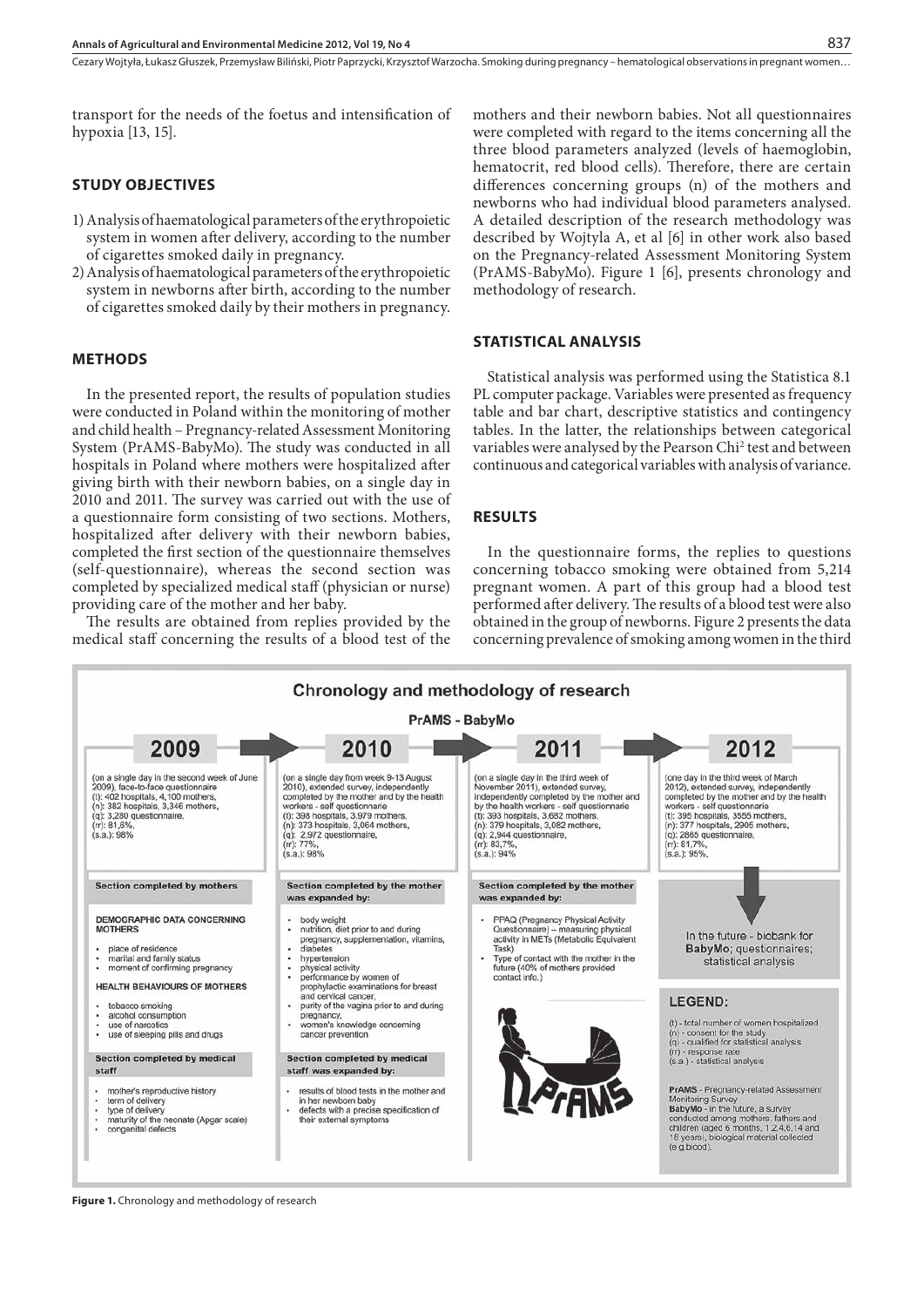trimester of pregnancy. Table 1 shows the characteristics of the group of women in the study.



Figure 2. Percentage distribution of the group of women examined according to the number of cigarettes smoked daily in the third trimester of pregnancy.

**Table 1.** Characteristics of the group of women examined.

| <b>Characteristics of women</b>                | <b>Non-smokers</b> | <b>Smokers</b> |
|------------------------------------------------|--------------------|----------------|
| $Age (n=5014)$                                 | 28.0 (n=4,530)     | 26.1 (n=484)   |
| Place of residence (n=5,107)                   |                    |                |
| · Urban area >500,000 population               | 10.5%              | 1.0%           |
| · Urban area 100-500,000 population.           | 11.7%              | 1.2%           |
| · Urban area 50,000-100,000 population         | 9.9%               | 1.1%           |
| · Urban area 10,000-50,000 population          | 14.4%              | 1.5%           |
| • Urban area <10,000 population                | 5%                 | 0.8%           |
| · Rural area                                   | 38.9%              | 4.0%           |
| Education level (n=5,161)                      |                    |                |
| • Elementary/no education                      | 2%                 | 1.3%           |
| · Junior high school                           | 1.9%               | 1.1%           |
| · Vocational post-junior high school           | 11.8%              | 2.7%           |
| • Secondary school                             | 7.5%               | 1.0%           |
| • Post-secondary school                        | 21.5%              | 2.0%           |
| • University vocational (licentiate, engineer) | 12.5%              | 0.6%           |
| • University master's degree                   | 31.2%              | 0.7%           |
| • Other                                        | 1.9%               | 0.3%           |
| Pregnancy $(n=5,111)$                          |                    |                |
| • First                                        | 42.9%              | 4.5%           |
| · Second                                       | 30.9%              | 2.7%           |
| • Third                                        | 11.1%              | 1.5%           |
| · Fourth                                       | 3.7%               | 0.7%           |
| $\cdot$ Fifth                                  | 1.0%               | 0.2%           |
| • Sixth                                        | 0.3%               | 0.1%           |
| • Seventh and more                             | 0.3%               | 0.1%           |

Over 90% ( $n = 4,707$ ) of women declared that they did not smoke cigarettes in the third trimester of pregnancy. Among those who were smokers 5.63% (n = 294) smoked 1-5 cigarettes daily;  $2.69\%$  (n = 140) declared that they smoked 6-10 cigarettes daily,  $1.13\%$  (n = 59) of women smoked 11-20 cigarettes, while only 0.27% ( $n = 14$ ) smoked more than one packet of cigarettes in the third trimester of pregnancy. Tables 2, 3, and 4 present the results of blood test after delivery.

Cigarette smoking in the third trimester of pregnancy had no effect on the haematological parameters of the erythropoietic **Table 2.** Level of haemoglobin in women after childbirth according to the number of cigarettes smoked daily in the third trimester of pregnancy

|                    | Mean (g/dl) | <b>SD</b> | No.   | p ANOVA |
|--------------------|-------------|-----------|-------|---------|
| <b>Non-smokers</b> | 11.0        | 1.7       | 2,735 |         |
| $1 - 5$            | 10.9        | 1.8       | 189   |         |
| $6 - 10$           | 11.0        | 1.9       | 78    |         |
| $11 - 20$          | 11.3        | 1.7       | 38    |         |
| > 20               | 11.5        | 1.2       | 9     |         |
| <b>Total</b>       | 11.0        | 1.7       | 3,049 | 0.586   |

**Table 3.** Hematocrit level in women after childbirth according to the number of cigarettes smoked daily in the third trimester of pregnancy

|                    | Mean $(%)$ | <b>SD</b> | No.   | p ANOVA |
|--------------------|------------|-----------|-------|---------|
| <b>Non-smokers</b> | 33.5       | 4.5       | 2,707 |         |
| $1 - 5$            | 33.2       | 4.5       | 194   |         |
| $6 - 10$           | 34.2       | 5.3       | 73    |         |
| $11 - 20$          | 33.9       | 4.3       | 38    |         |
| > 20               | 33.6       | 3.6       | 10    |         |
| <b>Total</b>       | 33.5       | 4.5       | 3,022 | 0.547   |

| Table 4. Red blood cell count in women after childbirth according to the |
|--------------------------------------------------------------------------|
| number of cigarettes smoked daily in the third trimester of pregnancy    |

|                    | Mean (mln/dm <sup>3</sup> ) | <b>SD</b> | No.   | p ANOVA |
|--------------------|-----------------------------|-----------|-------|---------|
|                    |                             |           |       |         |
| <b>Non-smokers</b> | 3.8                         | 0.7       | 2,712 |         |
| $1 - 5$            | 3.7                         | 0.7       | 193   |         |
| $6 - 10$           | 3.8                         | 1.0       | 77    |         |
| $11 - 20$          | 3.8                         | 0.5       | 39    |         |
| >20                | 3.8                         | 0.3       | 10    |         |
| <b>Total</b>       | 3.8                         | 0.7       | 3.031 | 0.613   |

system of women after childbirth. Haemoglobin in mothers did not change significantly ( $pANOVA = 0.586$ ). The replies to the survey questions concerning the level of haemoglobin were obtained from 3,049 mothers after delivery. Women who did not smoke cigarettes in the third trimester of pregnancy had haemoglobin level of 11.0 g/dl (n=2,735). Considering the number of cigarettes smoked daily: 1-5, 6-10, 11-20 and >20, the mean haemoglobin levels were: 10.9 g/dl (n=189), 11.0 g/dl (n=78), 11.3 g/dl (n=38) and 11.5 g/dl (n=9), respectively.

Also, no statistically significant differences were observed with respect to the hematocrit level (pANOVA=0.547). Replies to the survey questions concerning the level of hematocrit were obtained from 3,022 mothers after delivery. Among women who did not smoke cigarettes, its level was 33.5% (n=2,707), while considering the number of cigarettes smoked daily: 1-5, 6-10, 11-20 and >20, the mean levels of hematocrit were: 33.2% (n=194), 34.2% (n=73), 33.9% (n=38), and 33.6% (n=10), respectively.

The mean red cell count did not change and both among non-smokers and smokers who smoked various number of cigarettes daily was 3.8 mln/mm3 (pANOVA=0.613). Only women who smoked 1-5 cigarettes daily obtained the mean red cell count of 3.7 mln/mm<sup>3</sup> (n=193). The reply to the question concerning red cell count after delivery was obtained from 3,031 mothers.

However, different relationships were observed with respect to newborns of mothers who smoked cigarettes in the third trimester of pregnancy. The replies to the survey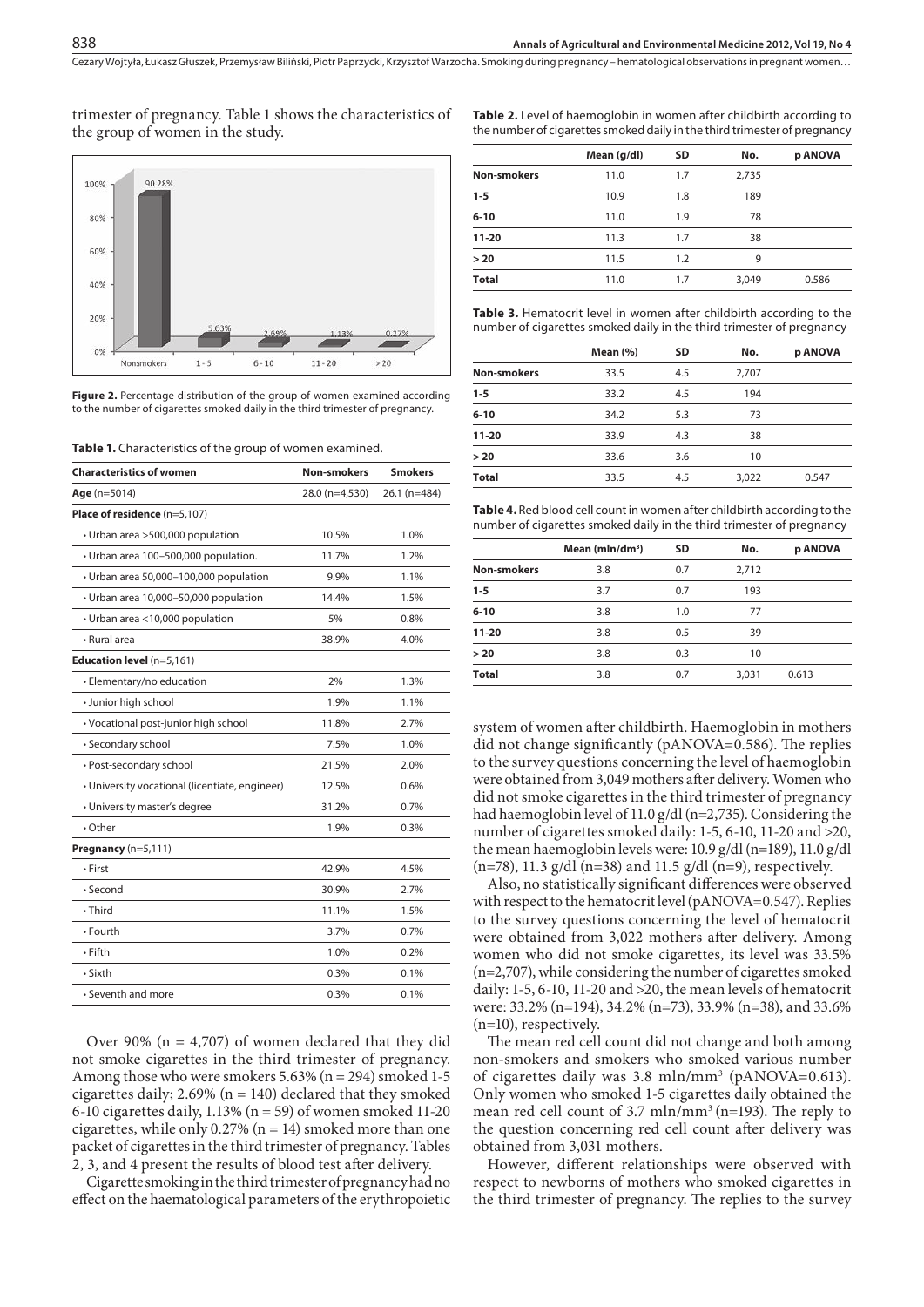Cezary Wojtyła, Łukasz Głuszek, Przemysław Biliński, Piotr Paprzycki, Krzysztof Warzocha. Smoking during pregnancy – hematological observations in pregnant women…

questions concerning the level of haemoglobin in newborns after birth were obtained from the questionnaires concerning 1,656 newborn babies. The mean haemoglobin level in the newborns of mothers who declared that they did not smoke in the third trimester of pregnancy was  $16.9$  g/dl (n=1,482). This value increased with the number of cigarettes smoked daily, starting from 6 cigarettes smoked by the mother, and obtained the value of 19.0 g/dl (n=22) among babies of mothers who smoked from a half to one packet of cigarettes daily. Among babies of mothers who smoked more than one packet of cigarettes daily, a slightly lower value of haemoglobin was obtained – 18.0 g/dl (n=5). The levels of haemoglobin in newborns of mothers who smoked 1-5 and 6-10 cigarettes daily were 16.8 g/dl (n=103) and 17.6 g/dl (n=44), respectively. Thus, the changes in haemoglobin levels in newborns were statistically significant (pANOVA=0.022).

Such a relationship was not noted in the case of mean hematocrit values in newborns. In babies of mothers who did not smoke cigarettes in the third trimester of pregnancy this value was 50.8% (n=1,475). However, a decrease in the hematocrit value was observed in the newborns of mothers who declared that they smoked from 1-5 cigarettes daily – 49.6% (n=104), on average, and reached increasingly higher values with the number of cigarettes smoked daily, beginning from 6 daily. With 6-10 cigarettes smoked daily by mothers in the third trimester of pregnancy, the mean hematocrit level in newborns was  $50.9\%$  (n=43). This value increased up to  $54.2\%$ (n=21) among newborns of mothers who declared that they smoked 11-20 cigarettes daily, and similar to haemoglobin, reached a lower value in the group of women who admitted smoking more than 20 cigarettes daily – the mean value being 52.6% (n=5). However, there changes were statistically insignificant (pANOVA=0.547). With respect to the level of hematocrit, the replies were obtained from questionnaires concerning 1,648 newborns.

No signicant changes were also observed considering the mean red blood cell count in newborns of mothers who smoked cigarettes in the third trimester of pregnancy, compared to those who did not smoke cigarettes at all (pANOVA=0.613). The babies of mothers who did not smoke cigarettes had a mean red blood cell count of 5.0 mln/dm<sup>3</sup> (n=1,429), while for the number of cigarettes: 1-5, 6-10, 11-20 and > 20 these values were: 4.9 mln/dm<sup>3</sup> (n=99), 5.2 mln/dm<sup>3</sup> (n=44), 5.2 mln/dm<sup>3</sup>  $(n=22)$ , and 5.2 mln/dm<sup>3</sup> (n=5), respectively. The replies to the survey questions concerning red blood cell count were obtained concerning 1,599 newborns.

Tables 5, 6, and 7 present the relationships between the number of cigarettes smoked daily in the third trimester of pregnancy, and the mean values of the selected parameters of the erythropoietic system in their newborn babies.

**Table 5.** Haemoglobin level in newborns after birth according to the number of cigarettes smoked by their mother daily in the third trimester of pregnancy

|                    | Mean (g/dl) | <b>SD</b> | No.   | p ANOVA |
|--------------------|-------------|-----------|-------|---------|
| <b>Non-smokers</b> | 16.9        | 3.3       | 1,482 |         |
| $1 - 5$            | 16.8        | 3.0       | 103   |         |
| $6 - 10$           | 17.6        | 3.4       | 44    |         |
| $11 - 20$          | 19.0        | 3.2       | 22    |         |
| >20                | 18.0        | 1.3       | 5     |         |
| <b>Total</b>       | 16.9        | 3.3       | 1,656 | 0.022   |

**Table 6.** Hematocrit level in newborns after birth according to the number of cigarettes smoked by their mother daily in the third trimester of pregnancy

|                    | Mean $(\% )$ | SD  | No.   | p ANOVA |
|--------------------|--------------|-----|-------|---------|
| <b>Non-smokers</b> | 50.8         | 7.9 | 1.475 |         |
| $1 - 5$            | 49.6         | 9.5 | 104   |         |
| $6 - 10$           | 50.9         | 8.8 | 43    |         |
| $11 - 20$          | 54.2         | 6.8 | 21    |         |
| >20                | 52.6         | 3.4 | 5     |         |
| <b>Total</b>       | 50.7         | 8.0 | 1.648 | 0.186   |

**Table 7.** Red blood cell count in newborns after birth according to the number of cigarettes smoked by their mother daily in the third trimester of pregnancy

|                    | Mean<br>(mln/dm <sup>3</sup> ) | <b>SD</b> | No.   | p ANOVA |  |  |
|--------------------|--------------------------------|-----------|-------|---------|--|--|
| <b>Non-smokers</b> | 5.0                            | 0.8       | 1,429 |         |  |  |
| $1 - 5$            | 4.9                            | 0.6       | 99    |         |  |  |
| $6 - 10$           | 5.2                            | 1.3       | 44    |         |  |  |
| $11 - 20$          | 5.2                            | 0.7       | 22    |         |  |  |
| >20                | 5.2                            | 0.3       | 5     |         |  |  |
| <b>Total</b>       | 5.0                            | 0.8       | 1,599 | 0.210   |  |  |

#### **DISCUSSION**

Tobacco smoking is an exceptionally dangerous habit for pregnant women, because apart from exerting a negative effect on the mother it also exerts a not smaller but rather a greater effect on the developing foetus. The studies show that tobacco smoking is a risk factor for infertility and women who smoke become pregnant less easily [16]. With respect to newborns, tobacco smoking by pregnant women causes, among other things, abortions, low birth weight of the newborn, inhibition of intrauterine growth of the foetus, increase in the risk of ectopic pregnancy, and the development of other complications; it also increases the risk of sudden infant death, has a negative effect on the intellectual development of the child [16], and increases the risk of becoming a smoker in the future [17].

Despite an increasingly greater awareness of pregnant women concerning the negative effects of tobacco smoking on the development of the foetus and the functioning of a child, still only ¼ of women discontinue smoking in association with pregnancy [16]. Within the last 10 years in the United States, the percentage of pregnant women who smoked tobacco decreased from 18% in 1990 [18] to 12% in 2001 [19]. Nevertheless, considering teenage mothers, the prevalence of smoking at the beginning of the present century was 17.5% of this population group, which is an increase from 16.7% in 1994 [19]. It should be mentioned that the discontinuation of tobacco smoking is the most effective action which allows the reduction of the risk of an unfavourable pregnancy outcome. Therefore, it is very important to make young women and future mothers aware of this way of reduction of potential complications.

While comparing women who smoked cigarettes and those who were non-smokers, no statistically significant effect of smoking on the values of the examined parameters was observed. Similar observations were made by Bureau et al. [13], Nilsen et al. [20] and Dennis et al. [21].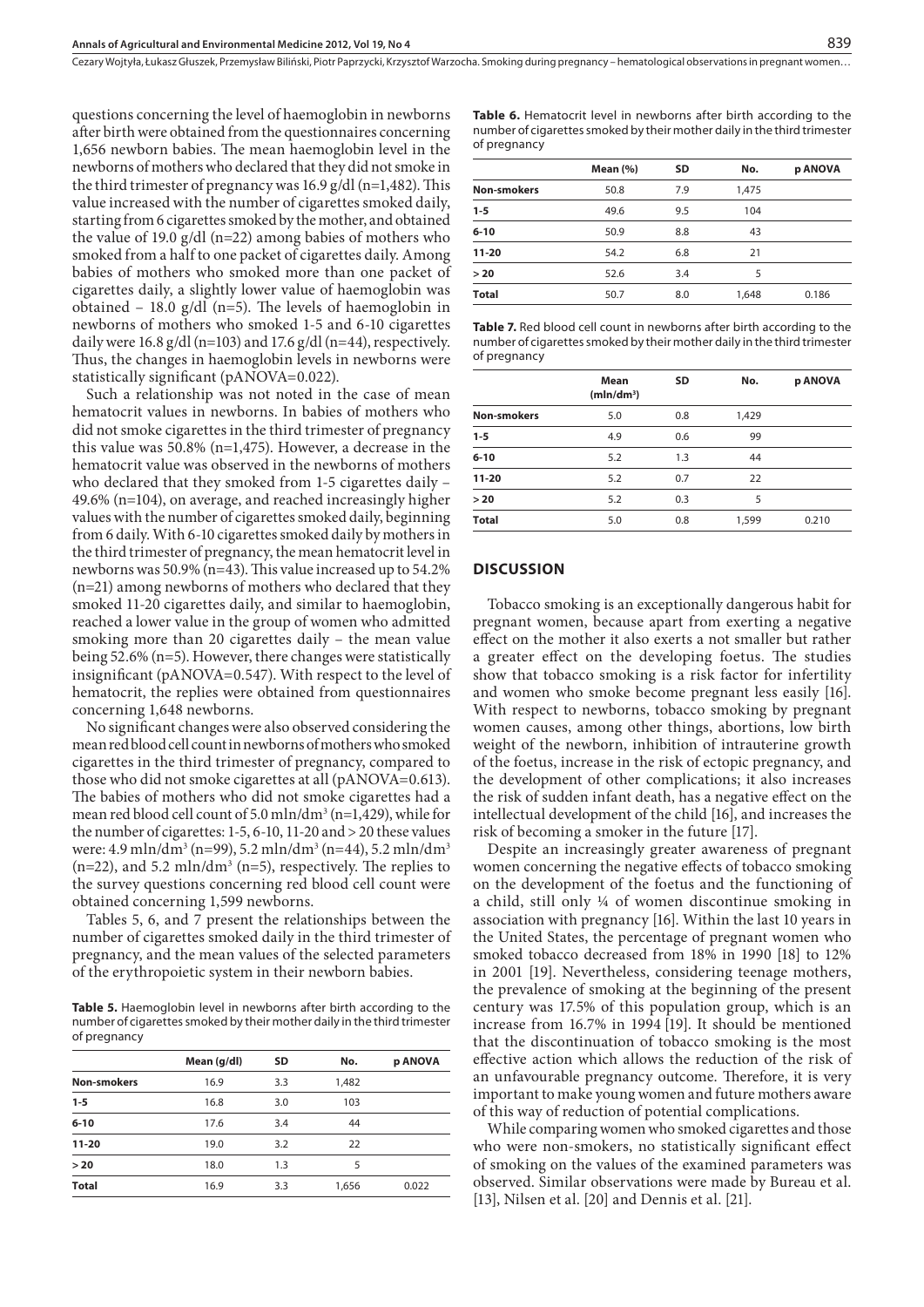In the studies conducted by Habek et al. [22], a decrease was noted in the values of Hb, Ht and RBC, together with an increase in the number of cigarettes smoked by women during pregnancy. Women who did not smoke had haemoglobin on the level of 12.1 g/dl., this value decreased down to 11.8 g/dl in those who smoked <20 cigarettes daily, and to 10.6 g/dl in those who smoked >20 cigarettes daily. Similar relationships were observed for the level of hematocrit and red blood cell count. Similar to haemoglobin levels, the values of hematocrit were: 35%, 32% and 29%, respectively, while the red blood cell count was  $3.5 \text{ min/mm}^3$ ,  $3.4 \text{ min/mm}^3$ , and  $3.1 \text{ min/mm}^3$ .

In the studies by Zafar et al. [23], tobacco smoking was also associated with a decrease in the erythrocytes count and level of haemoglobin, compared to non-smokers.

The result obtained in the presented studies is also inconsistent with the results of other studies with which we are familiar [24, 25], where an increase in haematological parameters in smokers was also found.

In women who smoked in pregnancy, an increase was noted in the vascular resistance of maternal-foetal circulation, compared to pregnant women who did not smoke tobacco [26]. This effect depends on the concentration of CO measured in the blood of mothers. Its growth causes a dose-dependent increase in vascular resistance in the umbilical and uterine arteries. This disturbs blood flow and impairs the normal development of the foetus. Due to the reduced oxygen supply, the foetus develops in hypoxic conditions [27, 28]. The compensatory mechanism leading to the satisfaction for the demand of the foetus for oxygen is the activation of erythropoiesis [12, 29, 30, 31], expressed by an increase in haematological parameters of the erythropoietic system of the foetus.

The results of the presented studies are similar to the results obtained by Al-Alawi et al. [32] and Habek et al. [22] who, in their studies, observed an increase in Hb in the newborns of mothers who smoked cigarettes during pregnancy. This increase depended on the number of cigarettes smoked to such a degree that among newborns of mothers who smoked more than 20 cigarettes daily, polycythemia was more often noted. In the presented studies, smoking of more than 20 cigarettes daily was associated in most cases with a slight decrease in the level of Hb; nevertheless, these values were still higher than in babies of mothers who did not smoke in pregnancy. Other studies available [12, 31, 33, 34] also confirm the results of the presented studies with respect to the level of Hb; however, they also indicate an increase in the value of Ht. Similar relationships were also found by Bureau et al. [13]. Nevertheless, in their studies, no cases of polycythemia were observed among newborns of smoking mothers. Other studies [12, 34] also indicate an increase in red blood cell count in newborns of mothers who smoked cigarettes during pregnancy. The presented studies did not confirm these findings; however, they are consistent with investigations carried out by Mercelina-Roumans et al. [35], in which no relationship was found between cigarette smoking by pregnant women and an increase in red blood cell count in their newborn babies.

The studies conducted by Gam et al. [31], Knottnerus et al. [15] and Mercelina-Roumans et al. [35] confirmed the results of the presented studies with respect to the level of Ht, the changes of which were insignicant. In the above-mentioned studies, no significant changes in Hb levels were observed, and according to these studies, smoking by pregnant women

was not related with an increase in the above-mentioned blood parameters among newborns.

Studies were also conducted [36] in a group of Polish women, where no statistically significant differences in Hb, Ht and RBC were observed between newborns of mothers who smoked and did not smoke during pregnancy. Among babies of mothers who did not smoke tobacco, the mean Hb value was on the level of 19.06 g/dl, the mean Ht level – 54.01% and  $RBC - 5.28$  mln/dm<sup>3</sup>. The values obtained in the group of newborn babies whose mothers were active smokers were 19.64 g/dl, 57.21% and 5.41 mln/dm<sup>3</sup>, respectively. Thus, the values obtained partly confirm the results of the presented studies. No significant differences were noted with respect to Ht and RBC, which confirms the conclusions of the presented studies. Additionally, no significant differences concerning Hb were found which, however, was not confirmed by the presented studies.

The studies were based on questionnaire forms, the first part of which was completed by the pregnant women themselves. This might have resulted in underestimation of the group of women who are smokers. In the developed countries, there is a high social awareness concerning the hazardous effect of tobacco smoking on human health and, in most cases, tobacco smoking during pregnancy is evaluated in negative terms. This brings about the risk that this type of data collection is not completely reliable. Although the questionnaires were completed anonymously, the women in the survey could have underreported the number of cigarettes smoked, or omitted to mention this fact and, in consequence, were qualified to the group of non-smokers. A more valuable method of qualification into individual groups might be the examination of the cotinine level in the blood or saliva. West et al. [37] investigated the prevalence of tobacco smoking by comparing the replies to questionnaire items completed by the respondents themselves, and the level of cotinine in their blood or saliva. The researchers observed significant differences between the results obtained by using both methods. In Poland, the underestimation was 6.0%. This is a considerable difference, which could have exerted a significant effect on the results of the above-mentioned studies. Therefore, similar studies should be carried out and pregnant women should be classified into adequate groups based on the measurement of the level of cotinine in their blood or saliva.

#### **CONCLUSIONS**

No significant differences concerning haematological parameters of the erythropoietic system were observed between pregnant women who smoked cigarettes in the third trimester of pregnancy and those who were non-smokers.

An increase was noted in the level of haemoglobin among newborns of mothers who smoked more than 5 cigarettes daily. This is a manifestation of chronic exposure to the effect of carbon monoxide and the development of the foetus in hypoxic conditions. This is an attempt by the foetus to adapt to the insufficient amount of oxygen supplied. Such changes were not found with respect to the red blood cell count and Ht value.

The results of the presented studies indicate that smoking by women during pregnancy has an effect on the environment in which the foetus develops, and also on the child's health